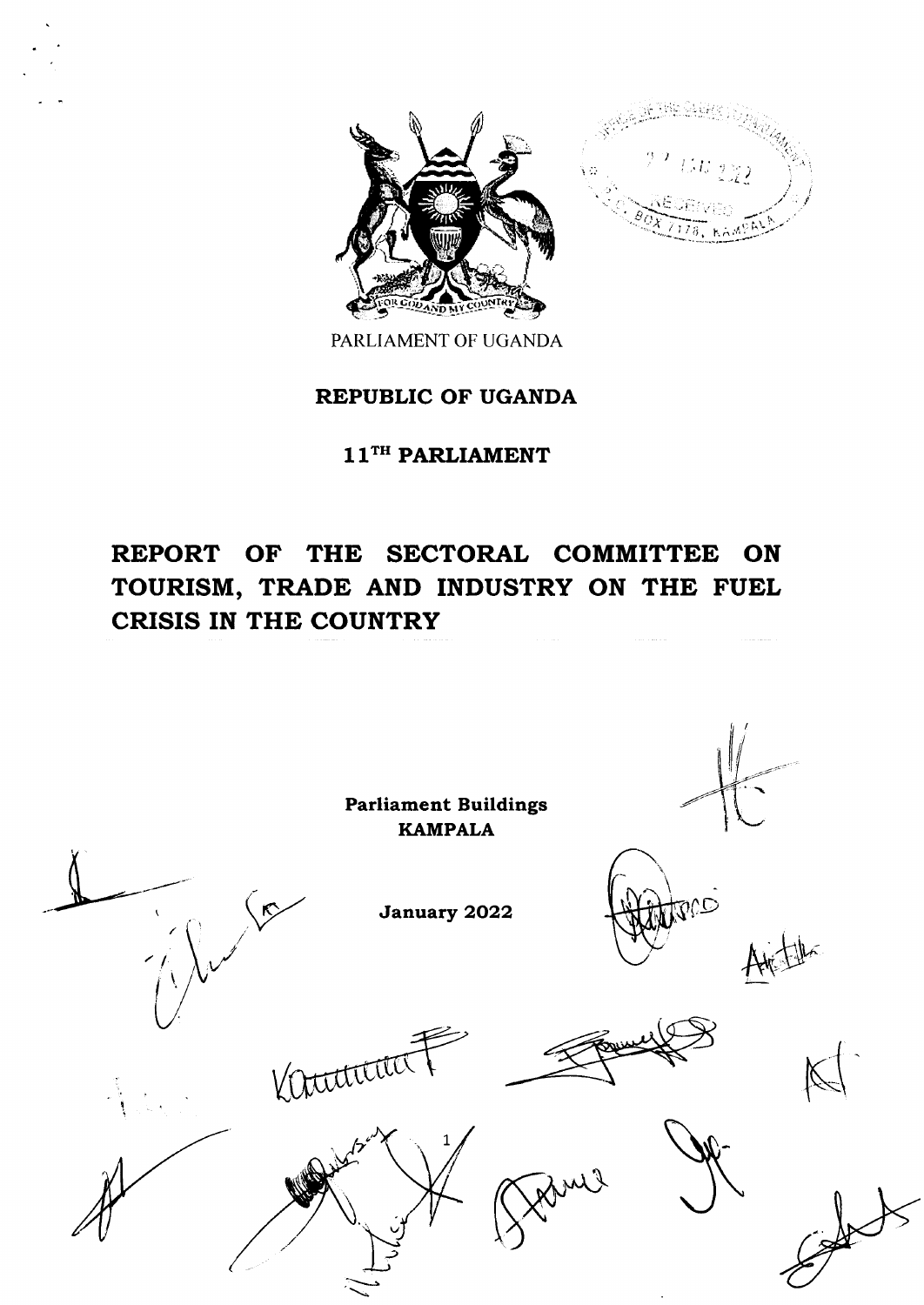# ACRONYMS

| <b>ED</b>    | <b>Executive Director</b>                              |
|--------------|--------------------------------------------------------|
| <b>UNOC</b>  | Uganda National Oils Company                           |
| GOU          | Government of Uganda                                   |
| <b>URA</b>   | Uganda Revenue Authority                               |
| <b>MFPED</b> | Ministry of Finance, Planning and Economic Development |
| <b>PFMA</b>  | Public Finance Management Act, 2015                    |
| <b>JST</b>   | Jinja Storage Terminal                                 |
| <b>LTD</b>   | Limited                                                |
| <b>OTS</b>   | Open Tender System                                     |
| <b>PPP</b>   | Public Private Partnership                             |
| <b>PPDA</b>  | Public Procurement and Disposal of Public assets       |

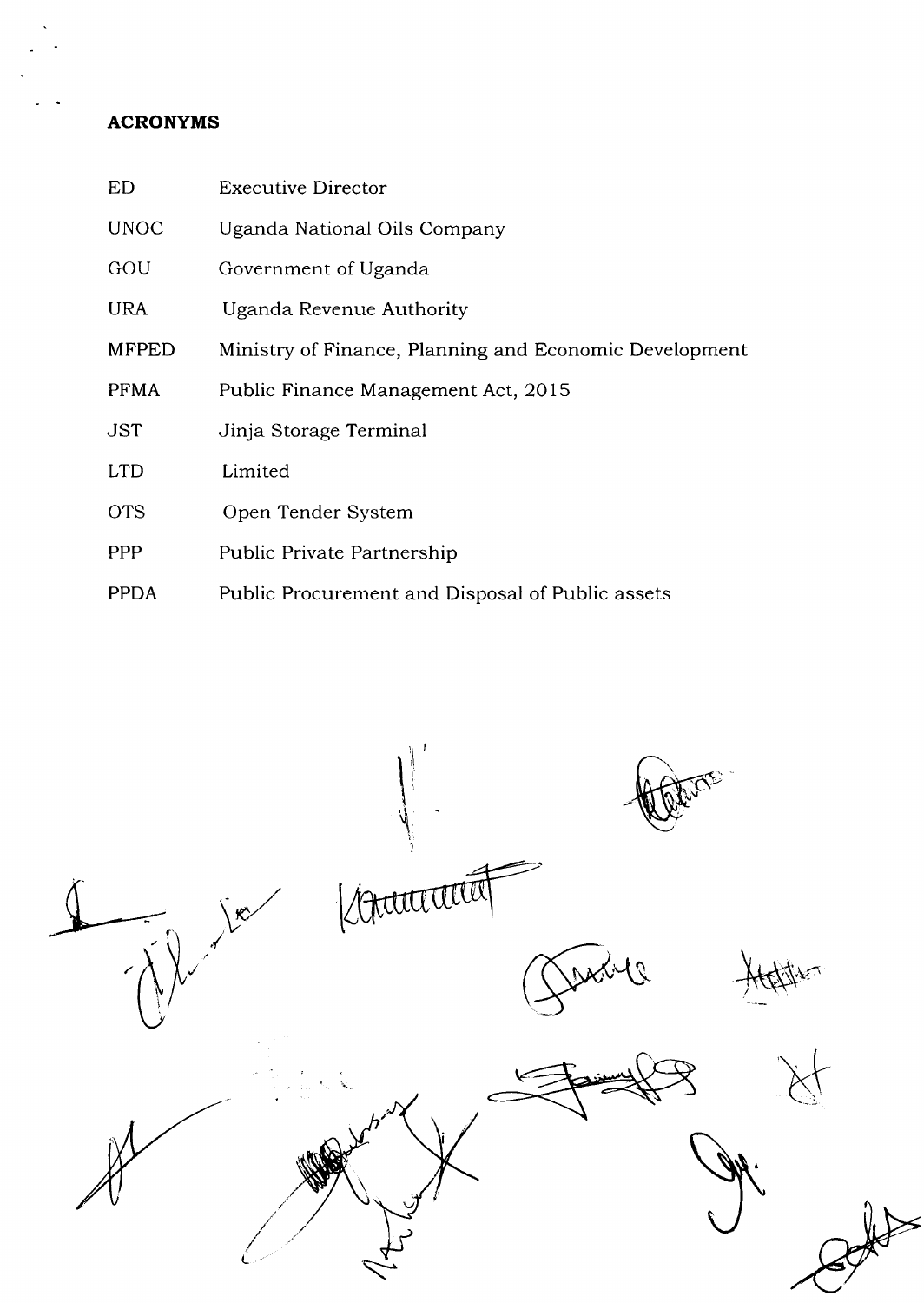## Table of Contents

|     | 1.2 <sub>1</sub> |  |
|-----|------------------|--|
|     |                  |  |
| 3.0 |                  |  |
| 4.0 |                  |  |
| 5.1 |                  |  |
| 5.2 |                  |  |
|     | 5.3              |  |
|     | 5.4              |  |
|     | 5.5              |  |
|     |                  |  |
|     |                  |  |
|     |                  |  |
|     |                  |  |
|     |                  |  |

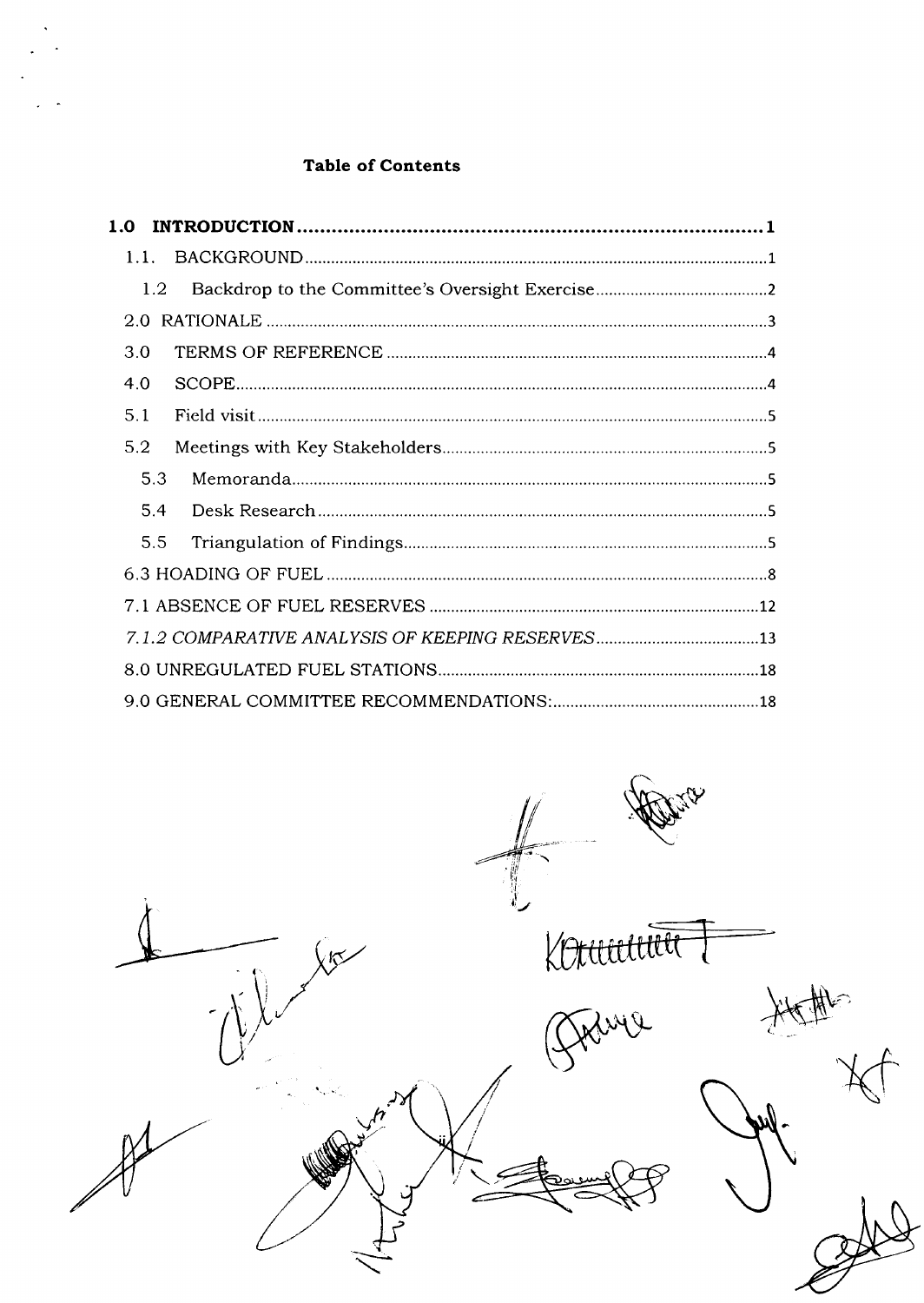#### 1.O INTRODUCTION

The Committee on Tourism, Trade and Industry has the honour to present its field activity report undertaken from the 20<sup>th</sup> to 23<sup>rd</sup> January 2022; in the Districts of Jinja, Busia, Tororo (Malaba), Hoima including western Kenya. Pursuant to its mandate, the committee has undertaken an oversight fact-finding field activity regarding the country-wide fuel crisis, and has agreed to report the following:

#### 1.1. BACKGROUND

## Background to the crisis that emanated from the fuel scarcity in the country, and has had dire effects on the business fraternity and all fuel consumers country-wide

Fuel is a key economy driver since the factors of production depend on fuel. The fuel crisis in the country emanated from the alleged fuel scarcity in circulation at the various fueling pump stations, country-wide. The pinch of the fuel scarcity climaxed in the second week of December, when reports on social media reported alarmingly; a litre going for Ugx 15,000/= in the District of Hoima; Western region of Uganda. It is then that the business community reached out and appealed to Tourism Trade and Industry Committee to make the necessary interventions, being the Sectoral Committee that is directly aligned to the responsibility that trade, business and industry activities should run smoothly in the country.

The committee on TT&l then picked up the matter and discharged it as an oversight role; in the bid to dispense its oversight mandate. The committee then reached out to the leadership of Parliament to seek Permission, of which it was granted. The committee was however, directed to include Hoima; Western region of Uganda as it had the worst dire effect of the oil scarcity. The TT&l embraced it as a deserving venture i to pursue the matter of fuel crisis of the country to a logical conclusion. The committee had earlier scheduled to visit Uganda fuel reservoirs in Jinja, and the border districts of Busia and Tororo (Malaba); which are (, the entry points of Uganda's fuel by road transport.

Accordingly, the visit of the eastern region of Uganda was to explore the causes; which would address the "why'' and the visit to western region of Uganda, would add<del>ress the "b</del>ecause", by enlisting the impact VA<del>UUUU</del>

 $\bigvee_{i=1}^{n}$ 

(

 $\mathbb{X}$ 

f. V

 $\omega\swarrow$  (1

 $\overline{\phantom{0}}$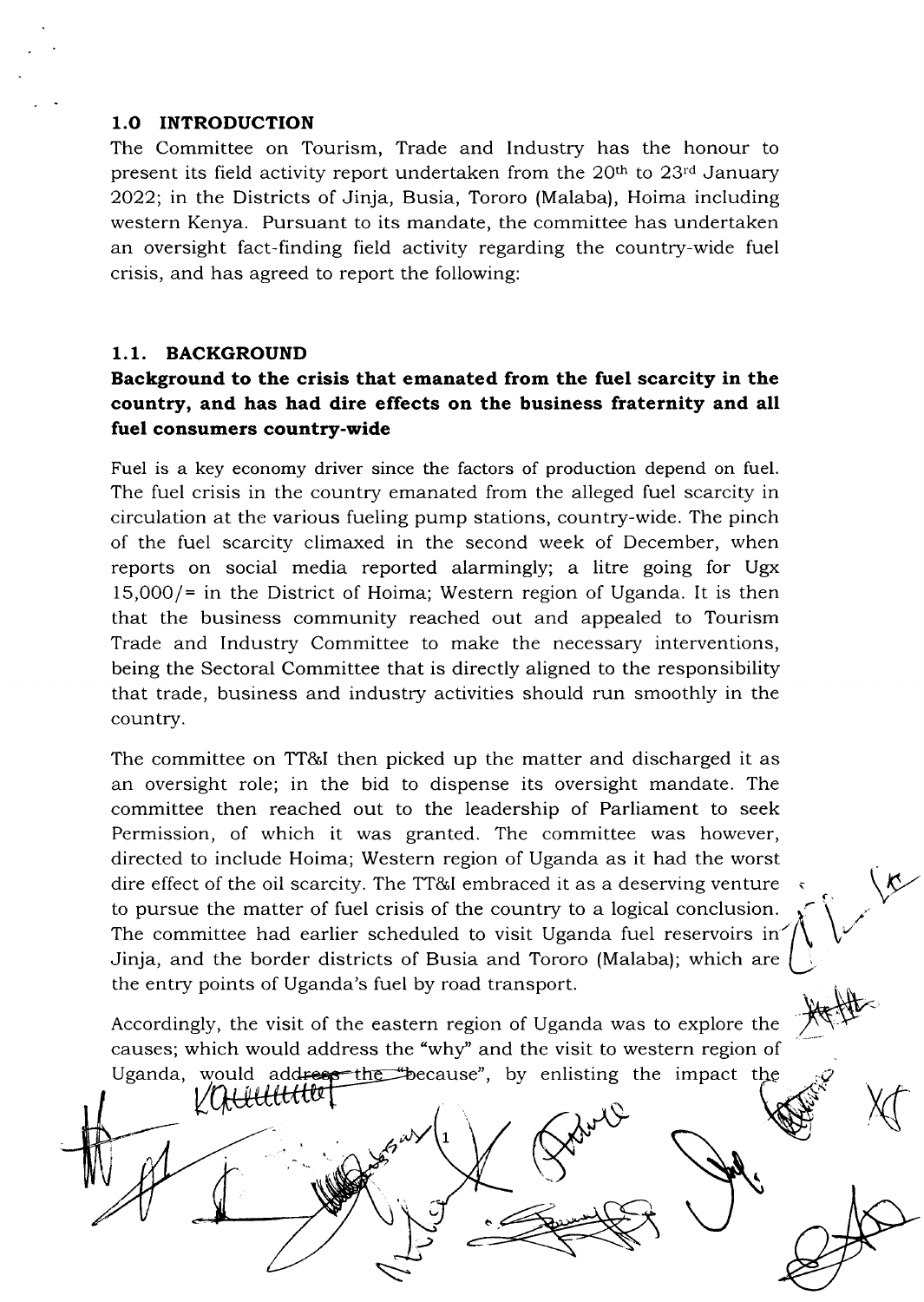gasoline scarcity has imparted unto the smooth running of business activities, and the running of the day today life of Ugandans as a whole.

However, on the Speaker's directive, Hoima was to be visited too. The committee perceived it as befitting as the field activity would navigate through the causes and impact; thereby becoming a fact-finding mission which would serve as a launch-pad to crafting befitting interventions by all the stakeholders in the matter; both Government and the private sector fraternity, who serve as dealers in that sector. It is then that efficiency in that particular partnership would be modified to serve better the sector and the Ugandan Government.

#### 1.2 Backdrop to the Committee's Oversight Exercise

The Committee pursued its mandate enshrined in Rule 189 (a) (b) (d) (e)  $(f)$  (g) of the Rules of Procedure of the Parliament of Uganda and carried out a fact- finding field visit from 20<sup>th</sup> to 23<sup>rd</sup> of January 2022.

During the visit, the Committee observed various challenges as regards to fuel reserves, Government release of contributory funds for fuel reserves, entry of trucks carrying fuel into the country, regulating the fuel prices, even distribution of fuel to various fueling stations, fuel hoarding, health hazards that may result from stagnated trucks as a result of delayed clearance and lack of a consumer protection law that has left the private dealers in fuel vending to place prices at will, among other reasons.

The Government appeared to have presented little to no active participation in preserving oil and gasoline in preparation for any eventuality that could befall the country; a state of crisis that the country is facing up to date. The Committee was led to question whether Government has been up to the task of making a minimum contribution of 12,000,0OO litres of fuel after UNOC partnering with a consortium of One Petroleum Uganda Ltd, one Petroleum Ltd, and Mbaraki Bulk Terminals Ltd. UNOC was established under the Petroleum Exploration. Development and Production Act, 2013; in which it was mandated to handle the state's commercial interests in the petroleum sub-sector. Regarding the reserves for the country, UNOC is to contribute a minimum of 12,000,000 litres (40%) of fuel as the Uganda reserve is meant to be at 30,000,000 liters at all times. This can take the country for 4.5 days in case of a crisis; Uganda consumes 7,O00,000 litres dail

 $\mathcal{L}_{\mathcal{N}}(x) \neq \emptyset$ 

J

i

 $\mathcal{L}$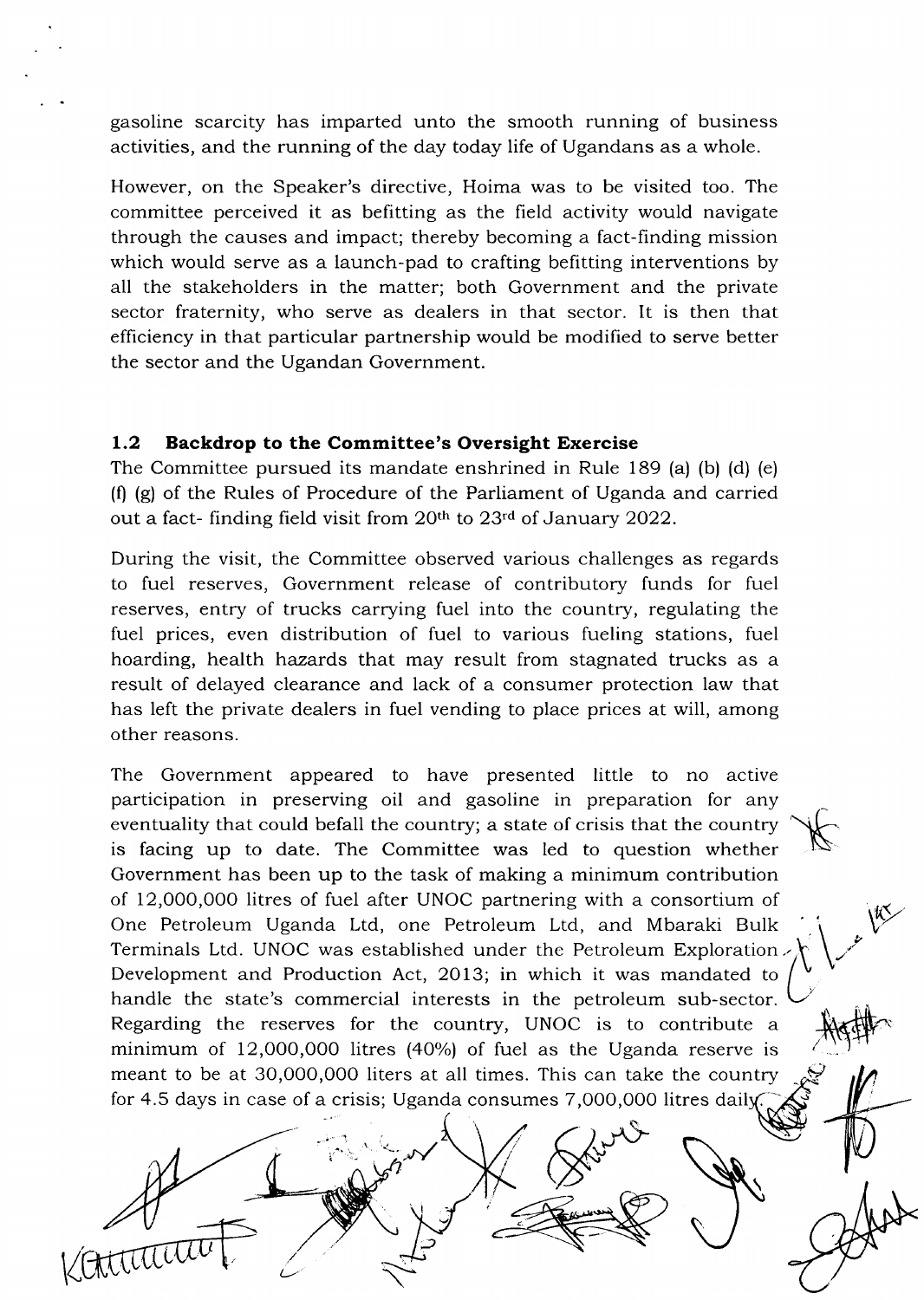#### 2.O RATIONALE

The Sectoral Committee on Tourism, Trade and Industry derives its mandate from Article 90 of the Constitution of the Republic of Uganda, and accordingly, Rules I25, 156, 159, 187 and 189 of the Rules of Procedure of Parliament. These provisions enjoin the Committee with the authority and power to, among others, research, investigate and carry out oversight functions with respect to the Ministries, Departments and Agencies (MDAs) under its purview.

Upon visiting the two border posts of Malaba and Busia, the Committee noted with grave concern that, despite the fact that Government established UNOC by a statutory Act and entrusted it with the mandate to manage Petroleum matters as a State Enterprise however UNOC had since privatized the Government reservoir.

The Jinja Storage Terminal (JST) alias Jinja Oil Reserves was leased out to a consortium of One Petroleum Uganda Ltd and Mbaraki Bulk Terminals Ltd. This uses the facility as a storage facility of fuel on transit to the destination of fuel dealers. To the Committee, it appeared questionable whether the joint venture between UNOC and the consortium would soon benefit the people of Uganda, and whether the Government of Uganda would receive positive returns from its investment.

In a bid to ascertain the causes of fuel scarcity in the country, and the subsequent "skyrocketing" prices thereof, and perhaps nip them in the bud, the Committee took the decision to use its mandate under the Rules of Procedure of Parliament, to investigate the goings-on at the border points; volumes of fuel entering the country and the number of trucks cleared at the entry points. The Committee envisaged that it would make recommendations for the House to adopt, in order to heal the fuel scarcity that has plunged the country into a social-economic crisis up to date, and perhaps any future eventualities. This would also protect the Government's interests in UNOC as a Government Enterprise so that they come to fruition for the benefit of the people of Uganda. The lessons learnt could also go a long way to benefit other Government Enterprises that have a similar agenda. Dittitititt

 $\ddot{\phantom{0}}$ 

 $\ddot{\phantom{0}}$ 

 $\bigcup$ 

 $\mathcal{\nabla}% _{\boldsymbol{\lambda}}\left( t\right)$ 

(

V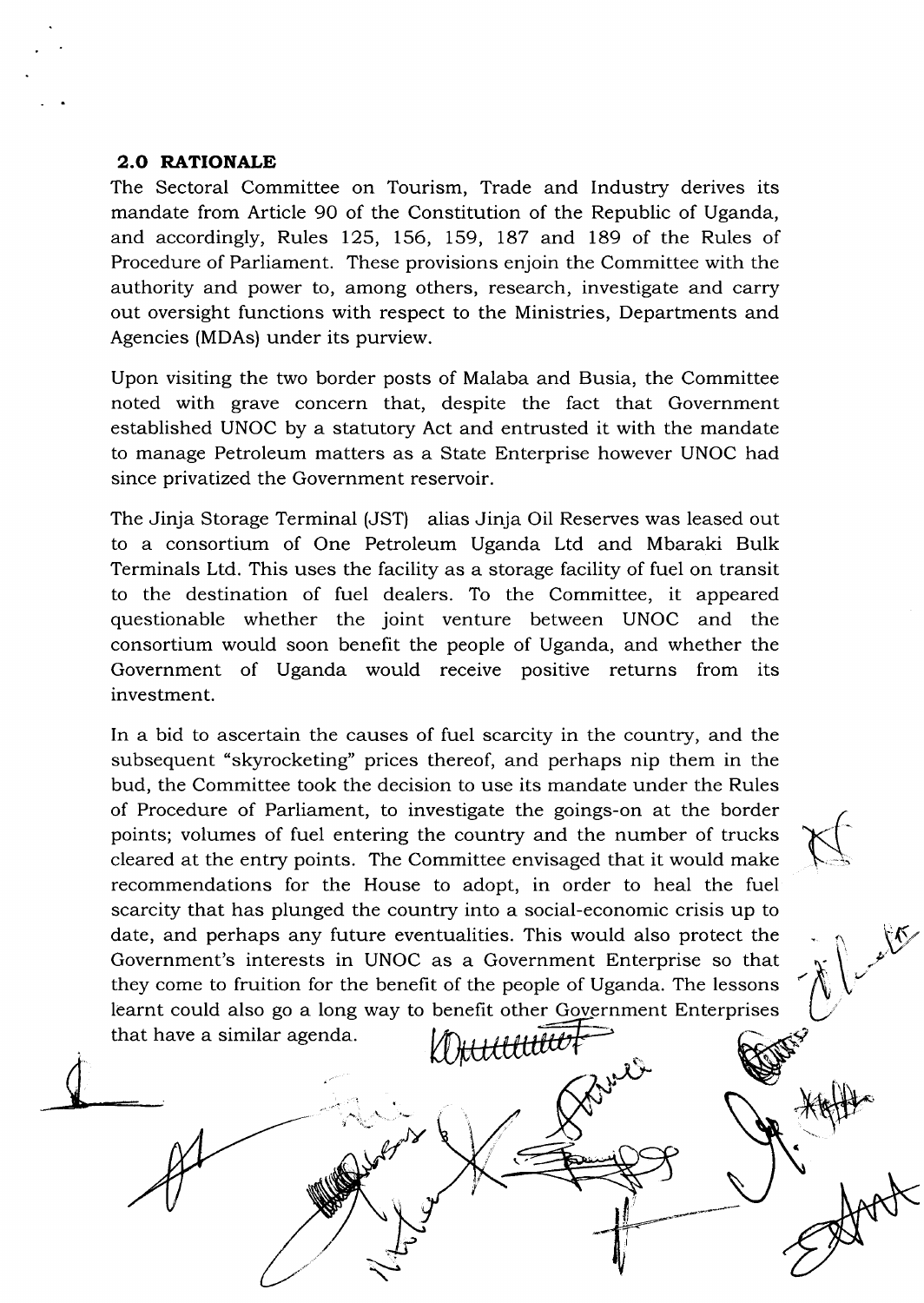#### 3.O TERMS OF REFERENCE

The Committee adopted the following Terms of Reference;

- (il To ascertain the causes of fuel scarcity and the "skyrocketing" fuel prices in the country in general and Hoima in particular.
- (ii) To examine the contribution of UNOC as a Government Enterprise in propelling the Government agenda in stocking and maintaining fuel reserves that can make interventions in times of need; when there is fuel scarcity in the country.
- (iii) To scrutinize the utilization of funds provided by the Government of Uganda to UNOC Enterprise, the accountability for the revenue that accrues from as a Government bulk purchases that are made by UNOC and the strategic plan UNOC has for the country to avoid a repeat of the same mishap; lack of fuel for interventions in a time of scarcity/ need.
- (iv) To propose recommendations to enable efficiency and effectiveness in the operations of the UNOC as a Government Enterprise in a bid to support it in the achievement of its objectives, and ensure the creation of a positive impact on the people of Uganda.

#### 4.O SCOPE

This report concerns two border points; which are the entry points of fuel in the country; Malaba and Busia, which are located in the Eastern Region of Uganda. We also visited Hoima district in western region of Uganda, which was hit harder by the fuel scarcity, and a litre cost up to Shs 20,000. The crisis of fuel scarcity engulfed the whole country, however, Malaba and Busia borders, besides JST were scooped out because they are the entry points of fuel into Uganda; by rail, road and water transport

The report takes a close look at the affairs of Uganda Oil Company, a State Enterprise that was established by a statutory instrument and incorporated on June 2015 to implement fuel reserves/storage.

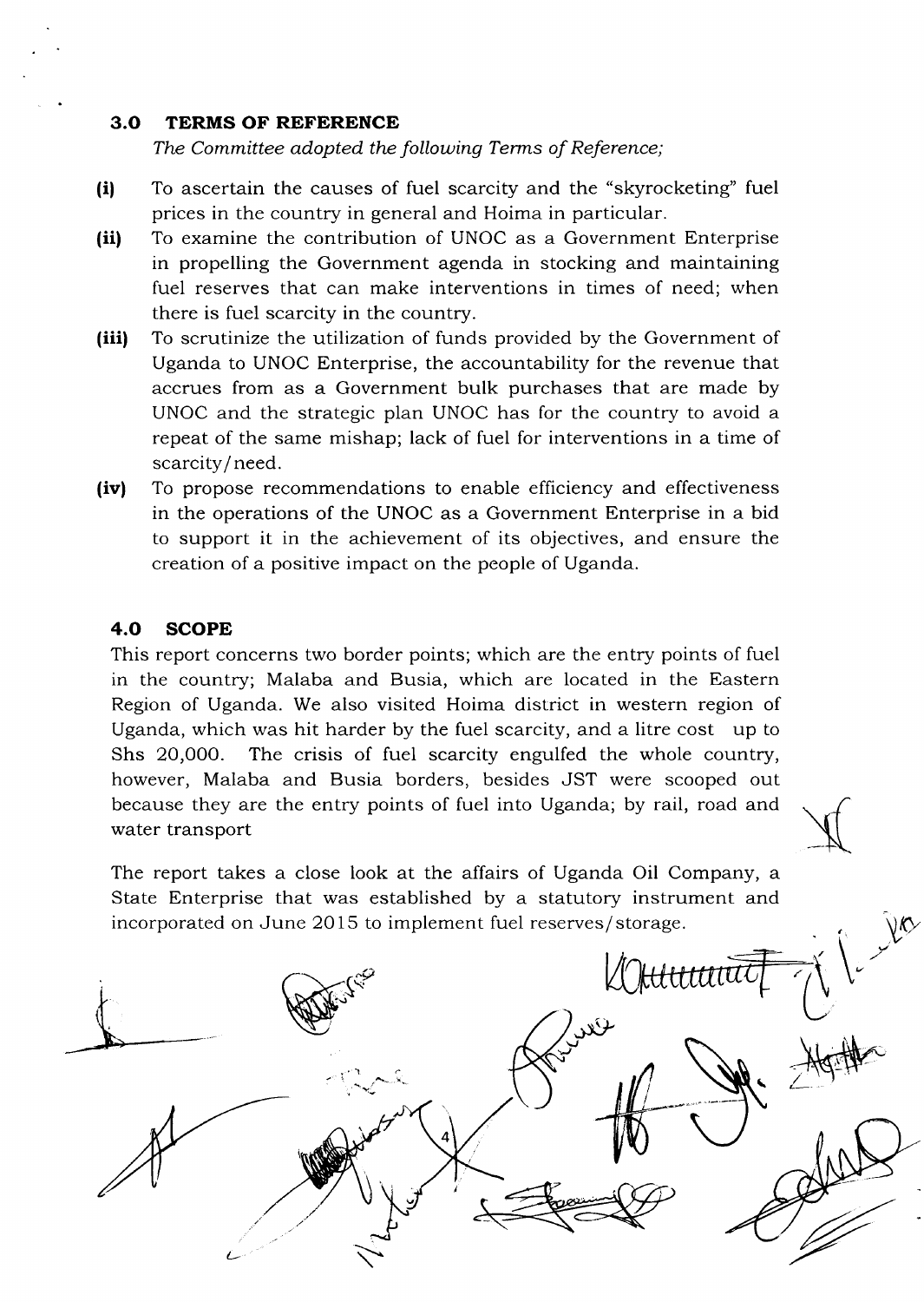#### 5.O METHODOLOGY

The Committee employed the following methods of work:

#### 5.1 Field visit

The Committee visited Malaba and Busia border points, Jinja Storage Terminal and Hoima District respectively.

### 5.2 Meetings with Key Stakeholders

The committee held meetings and heard from a number of key witnesses, several of whom presented written briefs. The witnesses included the leadership of Uganda Oil Companies, One Petroleum Company Limited, Uganda Revenue Authority, area Members of Parliament and local leaders.

### 5.3 Memoranda

Aside from memoranda received from the above stakeholders who also met the Committee during meetings, the Committee received verbal testimonies from the following stakeholders in Hoima City and Hoima District:

- . The LC I chairperson of the area;
- . The Resident City Commissioner;
- . The area Members of Parliament;
- . The Chairperson LC 5;
- . The Mayor;
- . The chairperson of Taxi and boda boda Operators;
- . The managers and supervisors of various fueling stations and fuel pump owners.

#### 5.4 Desk Research

Kilternin F

The Committee carried out desk research on the general external environment consisting of the political, economic, social, and technological factors that are surrounding the causes of fuel scarcity and the skyrocketing prices, thereof.

#### 5.5 Triangulation of Findings

From the 20<sup>th</sup> to 23<sup>rd</sup> January 2022, the Committee visited Malaba and Busia borders and 30 kilometers into Western Kenya, respectively; Jinja District. The Committee Oil Reserves, Hoima City and Hoima subsequently held meetings with stakeholders regarding issues related to causes of fuel scarcity and failure to establish

**.rf** 

/

 $\bigcup_{i=1}^{n}$ 

 $\overline{\text{H}}$ 

 $\frac{1}{\sqrt{N}}$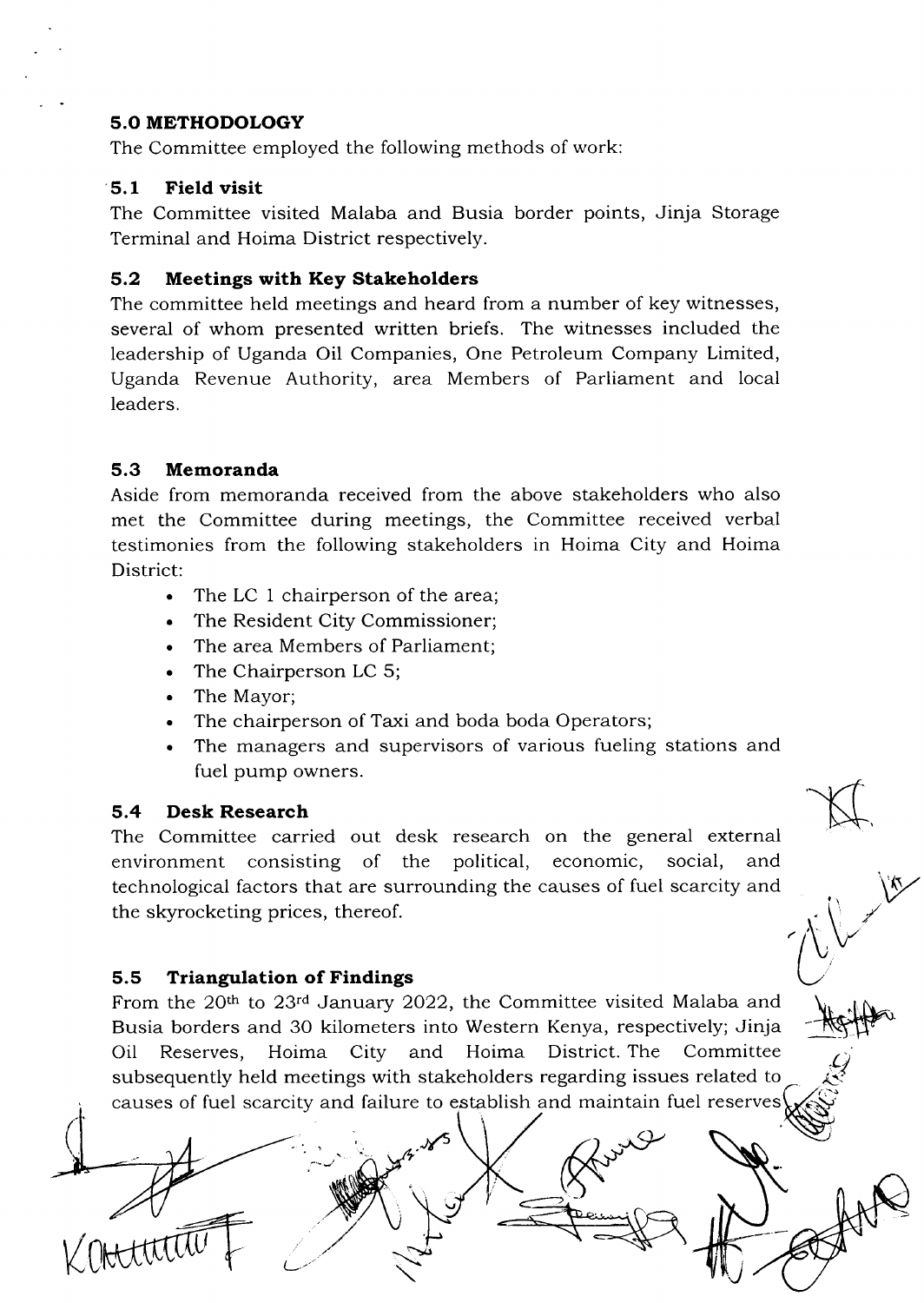for the country. During those interactions, the Committee got opportunity to juxtapose the situations in two countries; Uganda and Kenya. Whereas Kenya and Uganda benefit from the same Oil Tender System (OTS), why is Uganda suffering the fuel scarcity challenges? Which parties are engaged in the OTS discussion? Why are the prices of fuel prices in Kenya stable and fair?

# 6.0 CAUSES OF THE FUEL CRISIS

### 6.1 COVID-19 TESTING AT THE BOADER

Mandatory COVID-19 testing at the border with Kenya as well caused traffic congestion as customs officials struggled to apply the rules amidst opposition from truckers who demanded exemption if they carried proof of a negative test result from Kenya. With little movement at the border, many fuel stations across Uganda ran empty. The build-up of petroleum trucks at the border with Kenya caused a spike in gasoline prices by almost 5O% in some parts of Kampala, in the past three weeks.

At the border in Malaba, the Committee was informed by the truck drivers that the testing protocol by Government was not feasible. The Committee observed a queue of trucks over 60 kilometres into Kenya from Uganda with approximately 5000 trucks. The truck drivers were being charged about \$30 to be cleared to bring in their fuel. Most of the truck drivers went on strike and refused to bring in the fuel.

# During the Committee's interaction with truck drivers who were still stuck across the border on the western Kenya, the following issues were raised that;

(i) The long and rigorous process at the border which would render their Covid results invalid. Some of the drivers testified to having spent over 5 days in the queue;

**VET** 

 $\gamma\sqrt{\nu^{\prime}}$ 

 $\bigotimes$ 

 $\frac{1}{2}$ 

- (ii) That the \$30 for the Covid test at the Ugandan border should have been charged on the cargo owners and not the drivers;
- (iii) That they underwent free Covid test in Kenya as opposed to Uganda where they were supposed to pay \$30;
- (iv) That the time spent in queues rendered them vulnerable to contracting Covid 19 and posed a health hazard since the was unhygienic;

J r<-J  $\ddot{\phantom{0}}$ 6 2 3 49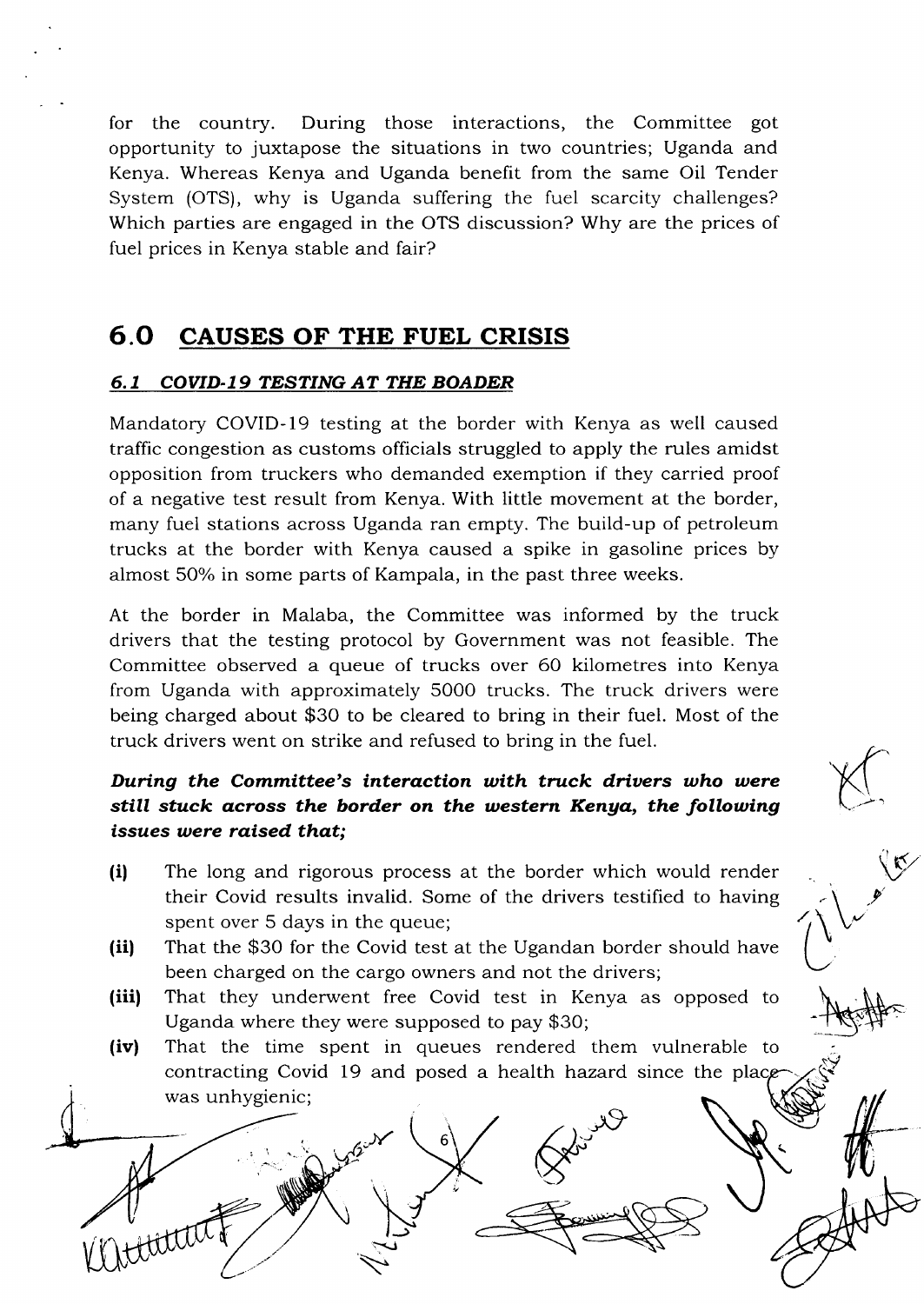- (v) That the long queues caused a security risk in relation to fire, since several trucks with fully loaded petroleum were parked at a minimum of a 1 metre distance apart;
- (vil The high temperatures and endless queue would lead to evaporation of the fuel in the tanks therefore causing them losses (diesel  $0.2$  % and petrol  $0.3% -0.5%$ );
- $(vii)$ The prolonged stay in the queue resulted into mechanical problems that were difficult to rectify given the circumstances in which the trucks were parked hardly a metre apart.

The committee observed that previously, truck drivers were allowed entry into the country based on negative results obtained elsewhere, within a 4S-hour timeframe, along their journey. However, with the change in testing, truck drivers started a protest against the new fees, insisting on abandoning the process hence causing a 1O-day gridlock. This consequently reduced the fuel supply in the country leading to hiked prices. The Committee notes that it is unclear as to how many of the trucks involved in the strike were fuel transport trucks.

## 6.2 DEPLETION OF SUPER PETROL BOTH IN KENYA AND TANZANIA

According to One petroleum Uganda Ltd, the fuel crisis was also further compounded by the depletion of super petrol in both Kenya and Tanzania. However, it was observed that diesel was not greatly affected since aside from a diminished number of trucks available for reload, diesel stocks were suflicient in Kenya and only suffered from logistics. Majority of mainland Uganda receives fuel primarily from Kenya while part of western Uganda is supplemented from Tanzania.

K

 $\delta_{\nu}$ 

Hatter

 $\sqrt{\frac{R}{c}}$ 

In the month of January, both these gateway countries had vessel scheduling challenges;

(i) In Tanzania, owing to the increased demand from Zambia and Malawi on the months leading to December 2O2L, there was <sup>a</sup> cumulated backlog of super petrol vessel demand as compared to supply. This impact was felt in January 2022 on the petrol vessels delaying due to other vessels being scheduled before them. The local Tanzanian market had already received enough products in December and as such was spared from the shortage in January.

7

بينه

 $\epsilon$ -.-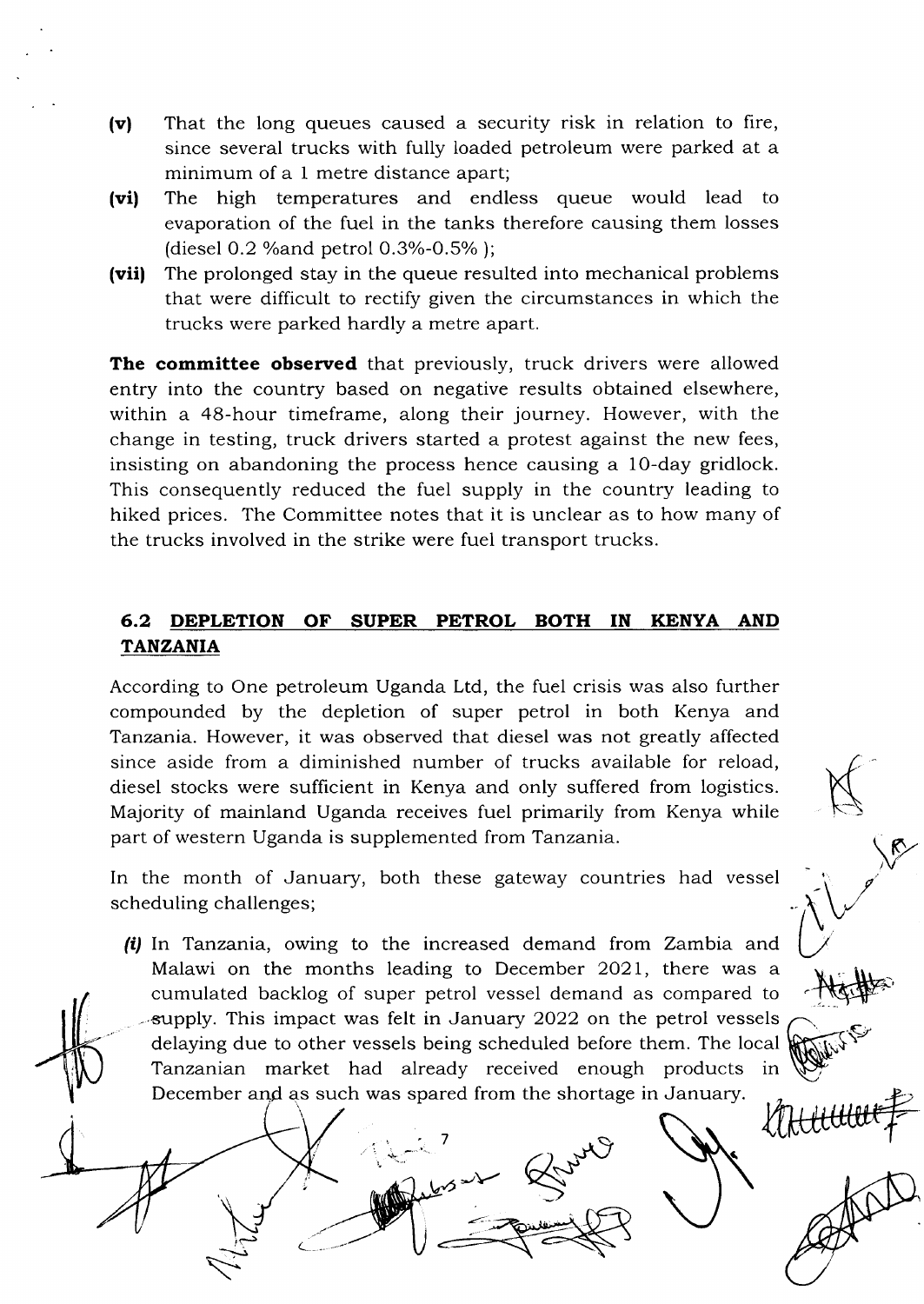$(iii)$ In Kenya, there was a mix up in vessel scheduling which wouldn't have been a problem if enough trucks had returned to load the fuel. In Kenya the super petrol vessel line-up was as follows

|                | Vessel name            | Arival date                                       |
|----------------|------------------------|---------------------------------------------------|
|                | MT CLIO                | 29 <sup>TH</sup><br>25 <sup>TH</sup><br><b>TO</b> |
|                |                        | DECEMBER 2021                                     |
| $\overline{2}$ | <b>MT FRONT FUTURE</b> | 30TH DECEMBER 2021                                |
|                |                        | 2 <sup>ND</sup><br><b>JANUARY</b><br>TO           |
|                |                        | 2022                                              |

MT FRONT FUTURE was scheduled to arrive between 30<sup>th</sup> dec  $2021$  to  $2<sup>nd</sup>$  January 2022 delivering super petrol to the Open Tender System in Kenya however it was delayed by over 10 days arriving on  $12^{th}$  January 2022.

The committee observed that the vessel delays caused a super petrol supply shortage which happened as companies were depleting their super petrol stocks and customers were panic buying resulting in faster depletion of super petrol stock. It should be noted that as a country we consume about 6.5 million litres a day and yet the existing strategic stocks have the capacity to only hold 10 million litres of super petrol and 20 million litres of Diesel which is only equivalent to three days of the countries stock.

#### 6.3 HOADING OF FUEL

According to the URA commissioner for enforcement, URA has cleared more fuel trucks in January than it did in December. Between 1st December and 31st December 2021, URA cleared on average 122 fuel trucks per day. By  $22<sup>nd</sup>$  January 2022, the day of the Committee oversight visit, URA had cleared on average 126 trucks in January which is more than the daily average of I22 fuel trucks cleared per day in December and several months before the crisis. Attituttitti

 $\varphi_{\!\mathcal{U}}'$ 

..

L

 $\mathcal{X}$ 

 $\sqrt{\gamma}$ 

.v

 $\bigcup$ 

+\$'#^,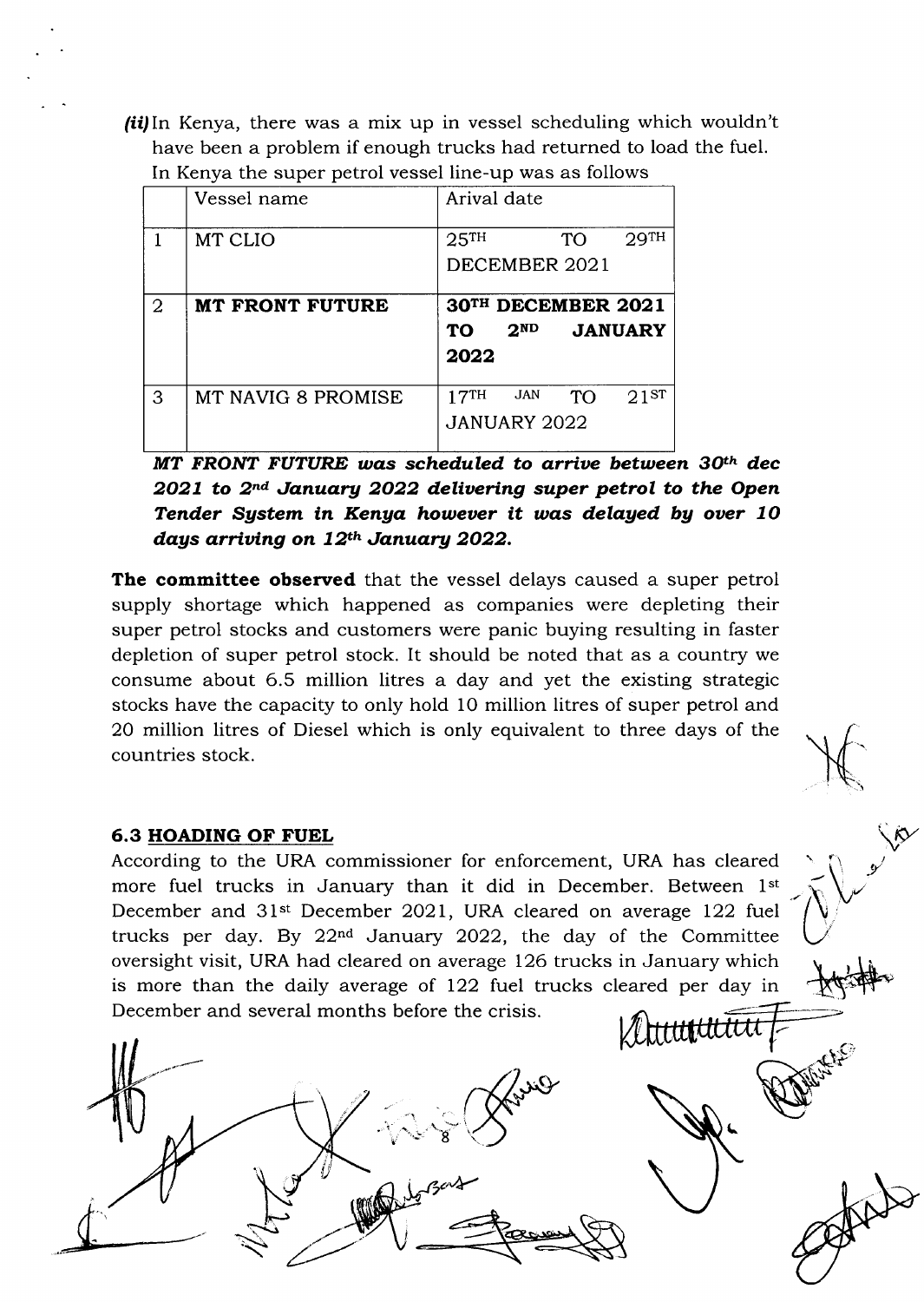

#### **BUSIA BOSBP HOME** BOUND FUEL TRUCK **COMPARISON**  $IN$ MONTHS(table 2)

|             |          | Dec-           | Nov- |          |          | Aug- |          |          |   |
|-------------|----------|----------------|------|----------|----------|------|----------|----------|---|
| <b>DATE</b> | $Jan-22$ | 21             | 21   | $Oct-21$ | $Sep-21$ | 21   | $JU$ -21 | $Jun-21$ |   |
| 1-Jan       | 162      | 98             | 76   | 216      | 109      | 59   | 202      | 202      |   |
| $2-Jan$     | 102      | 98             | 98   | 195      | 75       | 61   | 95       | 117      |   |
| 3-Jan       | 80       | 146            | 82   | 109      | 131      | 112  | 162      | 102      |   |
| 4-Jan       | 114      | 146            | 113  | 97       | 133      | 116  | 47       | 183      |   |
| 5-Jan       | 130      | 142            | 108  | 115      | 127      | 137  | 39       | 93       |   |
| 6-Jan       | 120      | 120            | 42   | 130      | 100      | 89   | 93       | 33       |   |
| 7-Jan       | 115      | 126            | 63   | 85       | 71       | 84   | 78       | 64       |   |
| 8-Jan       | 137      | 115            | 96   | 152      | 138      | 31   | 73       | 124      |   |
| 9-Jan       | 113      | 100            | 94   | 118      | 156      | 108  | 123      | 165      |   |
| 10-Jan      | 95       | 99             | 142  | 56       | 140      | 160  | 91       | 210      |   |
| 11-Jan      | 148      | 50             | 191  | 12       | 131      | 148  | 37       | 165      |   |
| 12-Jan      | 37       | 84             | 202  | 43       | 55       | 171  | 64       | 115      |   |
| 13-Jan      | 114      | 93             | 165  | 119      | 28       | 200  | 124      | 53       | ς |
| 14-Jan      | 111      | 83             | 114  | 147      | 114      | 131  | 136      | 76       |   |
| 15-Jan      | 155      | 77             | 102  | 146      | 121      | 69   | 152      | 89       |   |
| 16-Jan      | 184      | 171            | 156  | 74       | 128      | 93   | 147      | 218      |   |
| 17-Jan      | 116      | 206            | 197  | 79       | 137      | 117  | 151      | 140      |   |
| 18-Jan      | 200      | 182            | 143  | 70       | 146      | 109  | 82       | 153      |   |
| 19-Jan      | 85       | 126            | 172  | 120      | 77       | 135  | 86       | 143      |   |
| $20 - Jan$  | 145      | $\frac{98}{5}$ | 91   | 74       | 110      | 160  | 79       | 66       |   |

9 i i

 $A\bigvee$ 

 $\mathcal{L}$  $\bigcup$ 

KAttt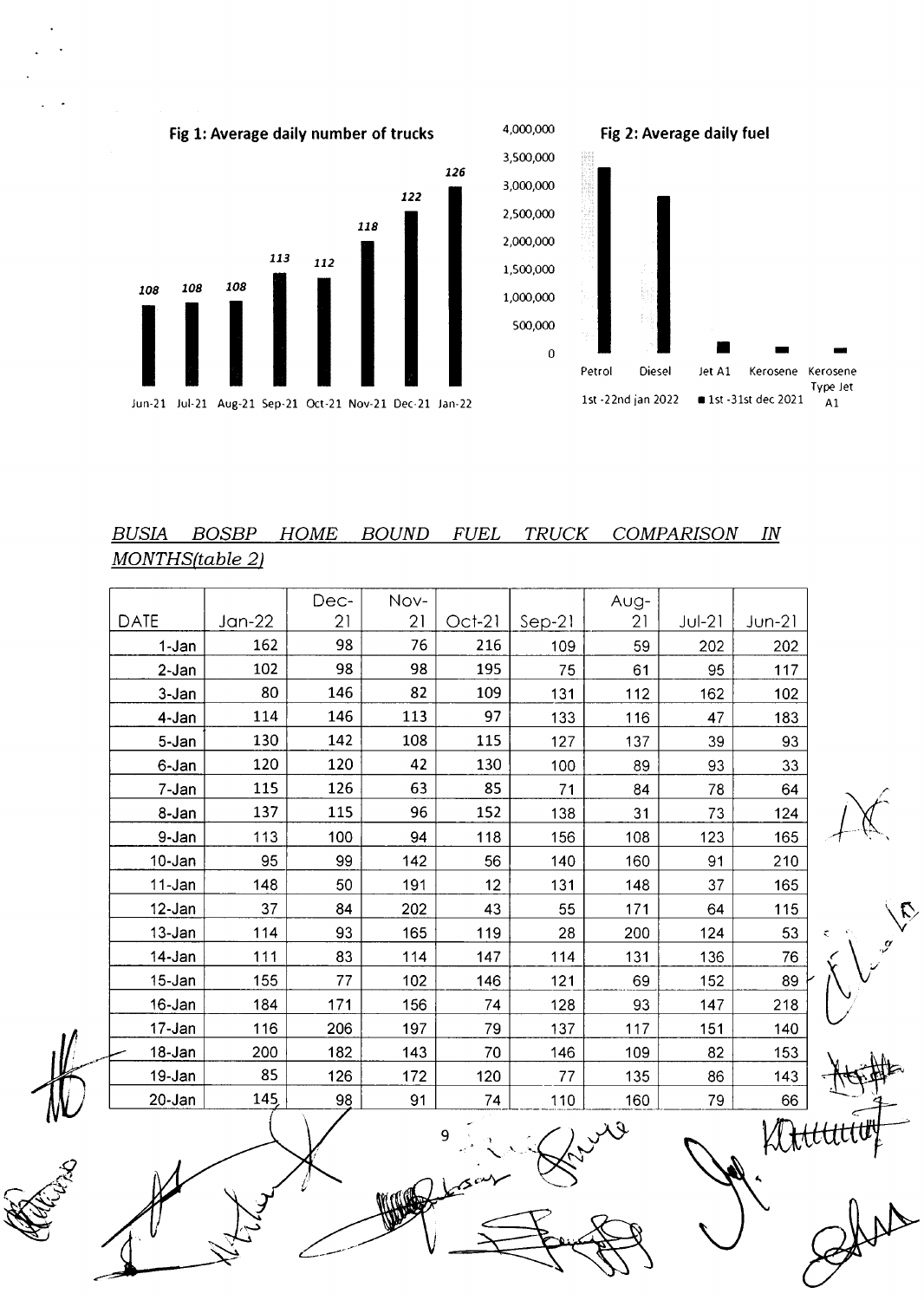| 21-Jan                  | 206      | 98     | 131            | 46     | 160    | 179    | 81     | 29                           |
|-------------------------|----------|--------|----------------|--------|--------|--------|--------|------------------------------|
| $22 - Jan$              | 108      | 191    | 106            | 114    | 105    | 58     | 119    | 84                           |
| $23 - Jan$              |          | 112    | 114            | 98     | 110    | 70     | 107    | 86                           |
| 24-Jan                  |          | 162    | 116            | 60     | 104    | 85     | 88     | 56                           |
| $25 - Jan$              |          | 150    | 116            | 65     | 73     | 133    | 62     | 118                          |
| $26 - Jan$              |          | 97     | 129            | 133    | 73     | 136    | 84     | 63                           |
| $27 - Jan$              |          | 43     | 127            | 142    | 69     | 14     | 117    | 24                           |
| $28 - Jan$              |          | 108    | 75             | 175    | 175    | 79     | 138    | 16                           |
| 29-Jan                  |          | 123    | 84             | 177    | 116    | 15     | 138    | 133                          |
| $30 - Jan$              |          | 120    | 88             | 122    | 172    | 89     | 126    | 113                          |
| $31 - Jan$              |          | 106    | $\blacksquare$ | 72     |        | 102    | 123    | $\qquad \qquad \blacksquare$ |
| <b>TOTALS</b>           | 2777     | 3,670  | 3533           | 3,361  | 3384   | 3,250  | 3,244  | 3,233                        |
| <b>Daily</b><br>Average |          |        |                |        |        |        |        |                              |
| number of<br>trucks     | 126.2273 | 122.33 | 117.77         | 112.03 | 112.80 | 108.33 | 108.13 | 107.77                       |

| <b>Importer Name</b>                          | <b>Fuel Imports</b><br>1 - 22Jan<br>.2022 (Litres) |  |
|-----------------------------------------------|----------------------------------------------------|--|
| Vivo Energy Uganda Ltd<br><b>KAMPALA</b>      | 31,344,628                                         |  |
| TOTAL UGANDA LIMITED.<br><b>KAMPALA</b>       | 22,893,296                                         |  |
| MOIL (U) LIMITED<br>KAMPALA NAKA              | 6,924,683                                          |  |
| STABEX INTERNATIONAL LIMITED<br>w             | 6,021,886                                          |  |
| NILE ENERGY LIMITED<br>KAMPALA N              | 5,693,160                                          |  |
| GASLINE PETROLEUM ENERGY (U) L                | 5,371,892                                          |  |
| DOLPHIN PETROLEUM LIMITED<br>KAMP             | 5,151,745                                          |  |
| HASS PETROLEUM (U) LIMITED<br><b>WAK</b>      | 4,880,966                                          |  |
| RUBIS ENERGY UGANDA LIMITED<br><b>KA</b>      | 2,707,798                                          |  |
| ORYX OIL UGANDA LIMITED<br><b>KAMPAL</b>      | 3,516,424                                          |  |
| CITY OIL (U) LIMITED<br><b>KAMPALA</b>        | 3,494,960                                          |  |
| <b>TORCH ENERGY LIMITED</b><br><b>KAMPALA</b> | 3,445,362                                          |  |

ABOVE (table 3l SAMPLE OF THE TOP 12 FUEL IMPORTERS BETWEEN 1 JAN-2022-22-JAN-2022

 $\blacktriangle$ 

10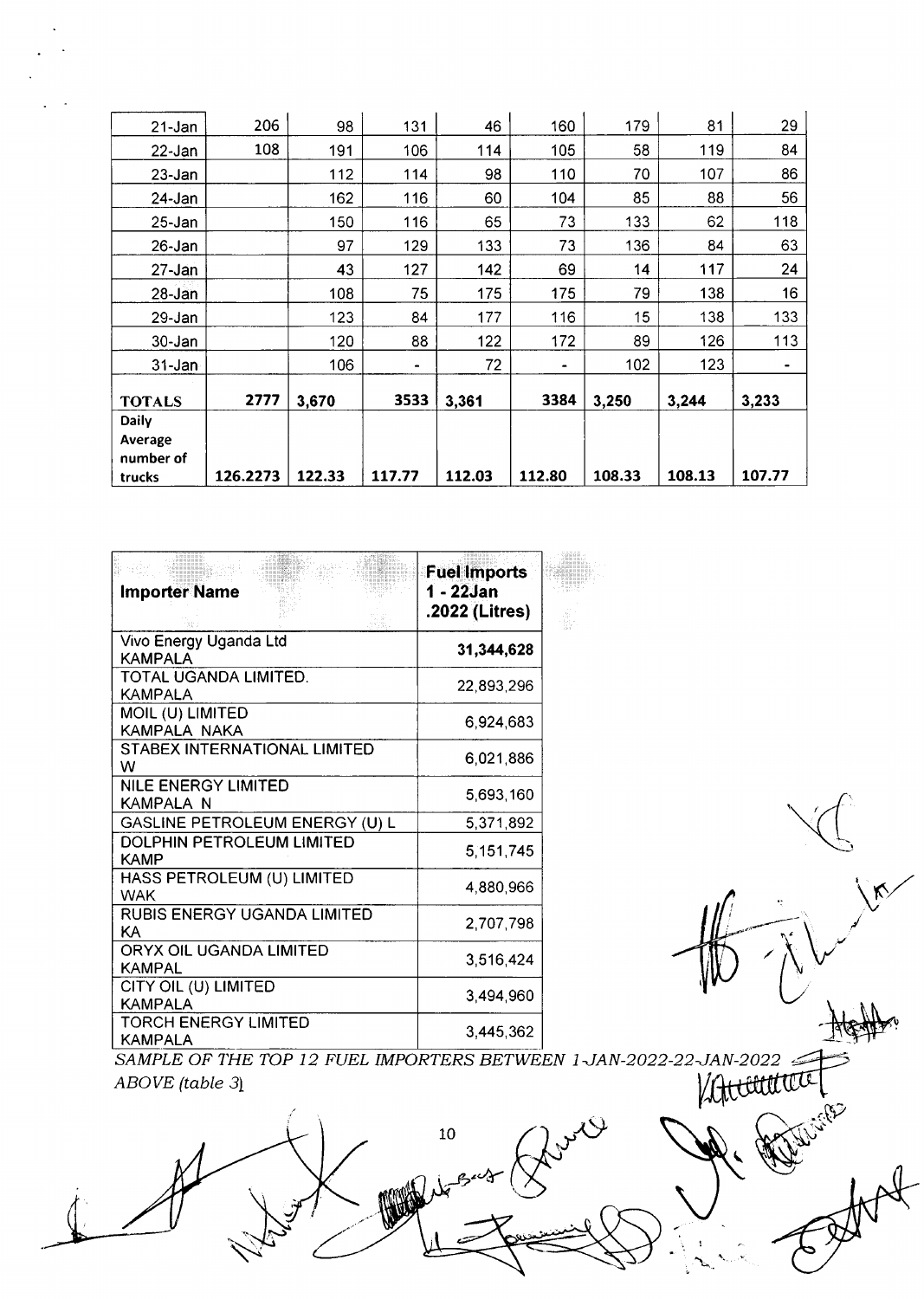The committee observes that with these statistics it is clear that fuel is actually getting into the Country but some fuel importing Companies and fuel stations are taking advantage of the current situation to hoard and sell the fuel expensively. The Country needs 6.5 Million litres a day which is an equivalent of approximately 180 trucks to meet the daily demand and consumption.

The truck averages and volumes show that Uganda market received more average volumes than in the last 6 months before the crisis. See figure 1, 2 and 3 in the tables above;

#### 6.4 BREAKDOWN OF SCANNERS AT THE BORDER

Z.

The scanner at Busia border used by custom officials to check vehicles was knocked in the middle of the truck pile up between Jan.l4 and 17.

Uganda Revenue Authority has 6 mobile scanner trucks (NUCTECHMT series) namely: UAA 765T, UAA766F, UBK 998T, UBK 635J, UBK 8l4X respectively. When the scanner at the border was knocked Uganda Revenue Authority had to request their Head office in Kampala to send a mobile scanner UBK 814k to help replace the Busia scanner that had been knocked however the above equipment moves at a standard 3Okm/hr therefore taking over 8 hrs all factors remaining constant to reach its destination.

The committee observes that the faulty sanner caused a back log of over 40O trucks cleared daily at the Busia boarder since its temporary replacement was over 8hrs away all factors remaining constant and thus is one of the possible causes of the current 50km plus queue of trucks in western Kenya trying to go through the Ugandan border entry points in<br>Busia and Malaba.

11

 $z\leftarrow z$  $\sim$ 

M